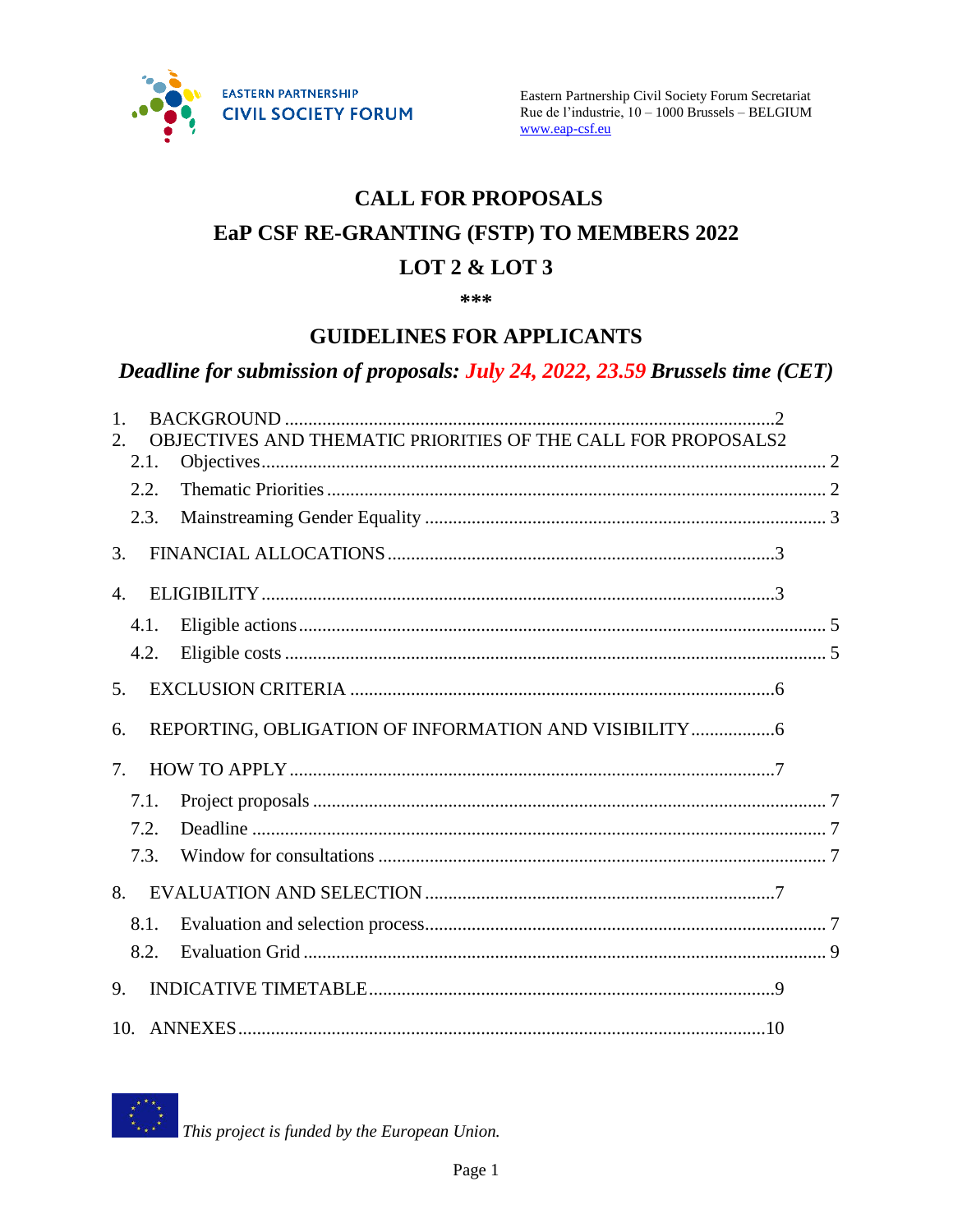

# <span id="page-1-0"></span>**1. BACKGROUND**

In the framework of its project *Support to the Eastern Partnership Civil Society Forum: Strengthening Policy Dialogue and Civic Actors* (ENI/2020/421-928) funded by the European Commission, the Secretariat of the Steering Committee of the Eastern Partnership Civil Society Forum (hereafter the EaP CSF Secretariat), as the body responsible for the implementation of the *Financial Support to Third Parties (FSTP)*, is opening this Call for Proposals under the EaP CSF Re-granting to Members programme for 2021-2023. **Due to the external factors (on 24 February 2022 Russia launched a war against Ukraine) and following the decision of the EaP CSF Steering Committee and European Commission, this call for proposals is adjusted to support the pertinent needs of the EaP CSF members to mitigate the impact of the war. For this call, the criterion of regional eligibility** (at least 3 CSOs per 3 different EaP countries applying with joint project proposal) **is lifted and single CSOs can apply in order to respond to the identified needs of the EaP CSF members.**

This FSTP program is split into three lots:

- Lot 1 Monitoring EaP deliverables and related reforms
- Lot 2 Addressing the Forum's strategic and advocacy priorities *and supporting pertinent needs of the EaP CSF members stemming from external factors*
- Lot 3 Strengthening the linkages between the EaP CSF members *and supporting pertinent needs of the EaP CSF members stemming from external factors*

**This call for proposals is open for Lot 2 and Lot 3.**

#### <span id="page-1-1"></span>**2. OBJECTIVES AND THEMATIC PRIORITIES OF THE CALL FOR PROPOSALS**

#### <span id="page-1-2"></span>**2.1. Objectives**

The objective of this Call for Proposals is to support the EaP CSF members and their pertinent needs stemming from the external factors and capacity to respond to the crisis and mitigate the impact of the war in Ukraine.

#### <span id="page-1-3"></span>**2.2. Thematic Priorities**

#### **LOT 2 - Addressing pertinent needs of the Ukrainian EaP CSF members stemming from the external factors**

The priority of Lot 2 is to ensure sustainability, security, stability and well-being the of the EaP CSF Ukrainian member organisations and their employees both in the country and abroad.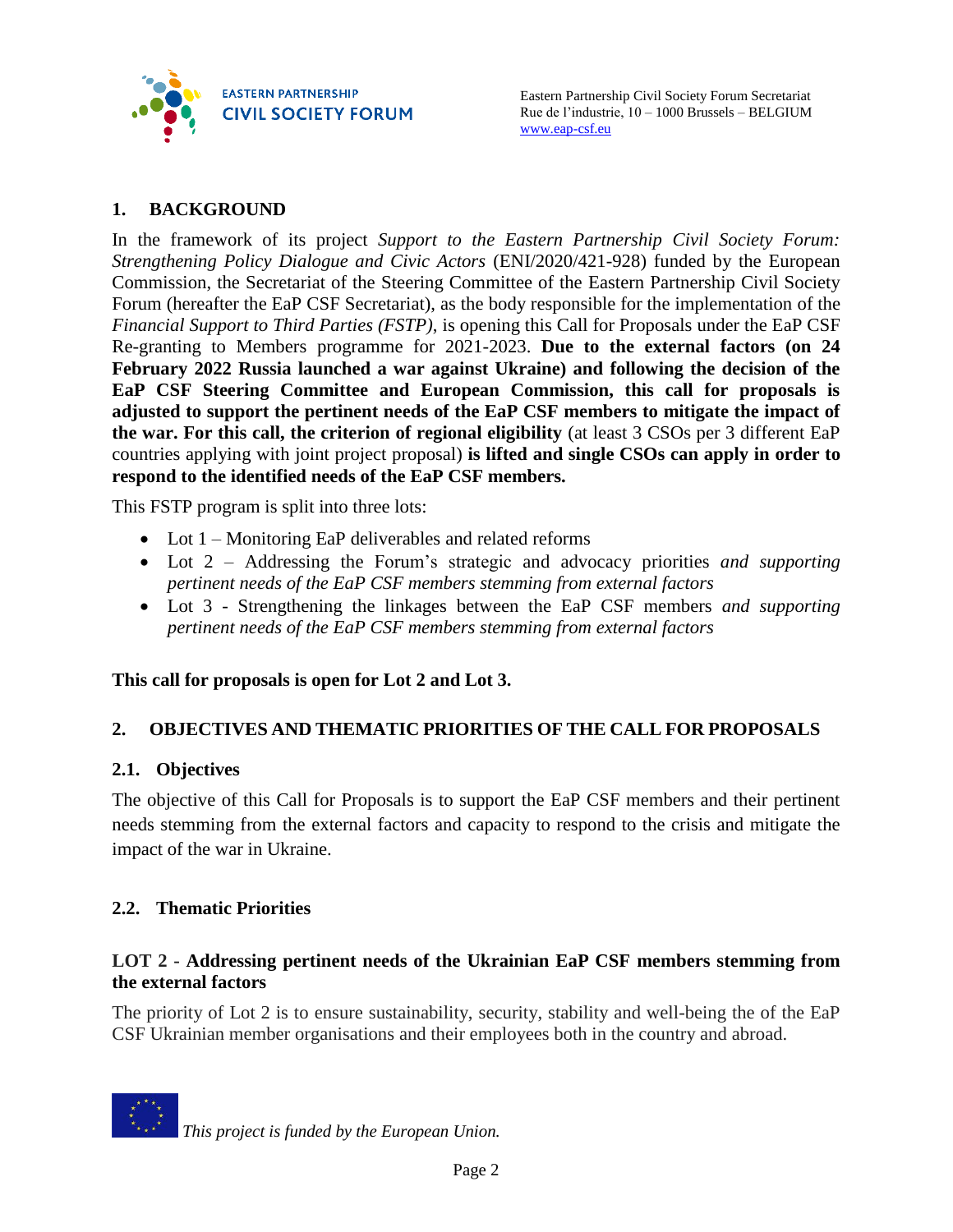

#### **LOT 3 – Supporting pertinent needs and capacity of the EaP CSF members to respond and to mitigate the impact of the war in Ukraine**

The priority of Lot 3 is to support actions of EaP CSF members mitigating the impact of the war in Ukraine and their capacity to respond. The actions can be implemented in Ukraine, EaP region and the EU countries.

# <span id="page-2-0"></span>**2.3. Mainstreaming Gender Equality**

Following the EU principles of gender equality, women's leadership and participation in projects, as well as the coverage of gender aspects in the themes addressed by the projects, is highly encouraged and should be clearly described in the application form (Annex I).

# <span id="page-2-1"></span>**3. FINANCIAL ALLOCATIONS**

#### **LOT 2 - Addressing pertinent needs of the Ukrainian EaP CSF members stemming from the external factors**

Grants to individual Ukrainian CSOs – EaP CSF members, for an implementation period of maximum 5 months (1 September 2022 - 31 January 2023)

- maximum amount allocated per call: **EUR 120.000**
- minimum size of the grant: **EUR 20.000**
- maximum size of the grant: **EUR 60.000**
- **→** No **co-financing** is requested

#### **LOT 3 - Supporting pertinent needs and capacity of the EaP CSF members to respond and to mitigate the impact of the war in Ukraine**

Grants to individual CSOs – EaP CSF members, for an implementation period of maximum 5 months (1 September 2022 – 31 January 2023)

- maximum amount allocated per call: **EUR 100.000**
- minimum size of the grant: **EUR 10.000**
- maximum size of the grant: **EUR 30.000**
- <span id="page-2-2"></span> **Minimum 5% co-financing** is requested, co- financing can be waived for CSOs in specific situation, through consultation and deliberation of the grant agreement.

**Co-financing** means that the grant beneficiary has to co-finance part of the cost of the action. Contribution in kind is not permitted.

#### **4. ELIGIBILITY**

Only project proposals complying with the below defined criteria (Pre-selection eligibility check) will be subject to the full selection process.

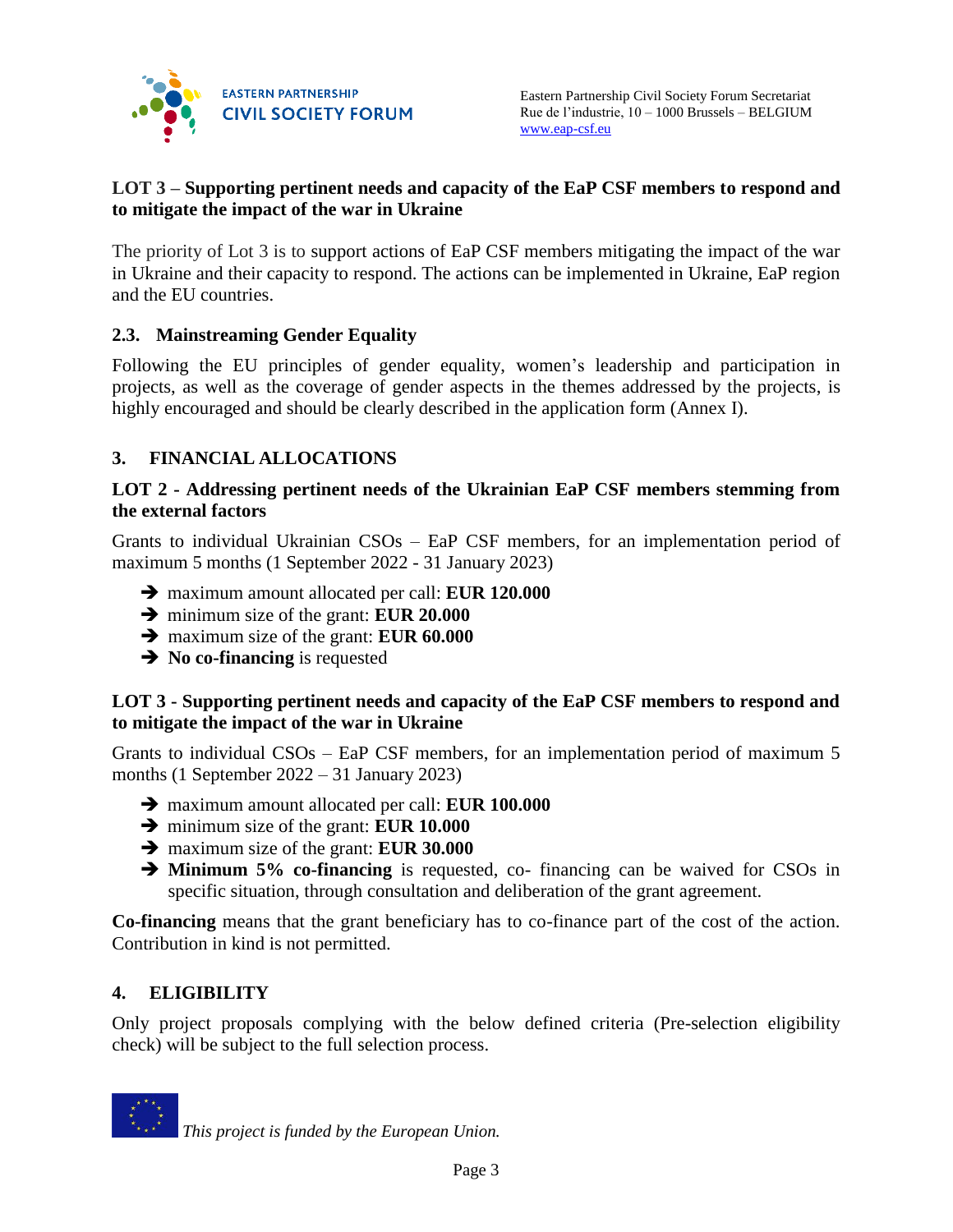

Eastern Partnership Civil Society Forum Secretariat Rue de l'industrie, 10 – 1000 Brussels – BELGIUM [www.eap-csf.eu](http://www.eap-csf.eu/)

In order to be eligible, the **applicant** must:

#### **LOT 2 - Addressing pertinent needs of the Ukrainian EaP CSF members stemming from external factors**

| <b>Criteria</b>                                                                                                                                                                               | <b>Applicant</b> |
|-----------------------------------------------------------------------------------------------------------------------------------------------------------------------------------------------|------------------|
| Be a legal person                                                                                                                                                                             |                  |
| Be non-profit-making                                                                                                                                                                          |                  |
| Be a civil society organisation (CSO)                                                                                                                                                         |                  |
| Be established in Ukraine                                                                                                                                                                     |                  |
| Be EaP CSF member <sup>1</sup>                                                                                                                                                                |                  |
| Be able to receive the grant (funds) on its bank account, provide account<br>statements and have a financial management system in place to ensure clear and<br>adequate reporting procedures. |                  |

#### **LOT 3 - Supporting pertinent needs and capacity of the EaP CSF members to respond and to mitigate the impact of the war in Ukraine**

| <b>Criteria</b>                                                                                                                                                                               | <b>Applicant</b> |
|-----------------------------------------------------------------------------------------------------------------------------------------------------------------------------------------------|------------------|
| Be a legal person                                                                                                                                                                             |                  |
| Be non-profit-making                                                                                                                                                                          |                  |
| Be a civil society organisation (CSO)                                                                                                                                                         |                  |
| Be established in an EaP or EU country                                                                                                                                                        |                  |
| Be EaP CSF member <sup>2</sup>                                                                                                                                                                |                  |
| Be able to receive the grant (funds) on its bank account, provide account<br>statements and have a financial management system in place to ensure clear and<br>adequate reporting procedures. |                  |

#### A CSO can submit only **one proposal**.

<sup>2</sup> For the definition of EaP CSF membership please see here: https://eap-csf.eu/join-us/



 $\overline{a}$ 

*This project is funded by the European Union.* 

<sup>1</sup> For the definition of EaP CSF membership please see here: https://eap-csf.eu/join-us/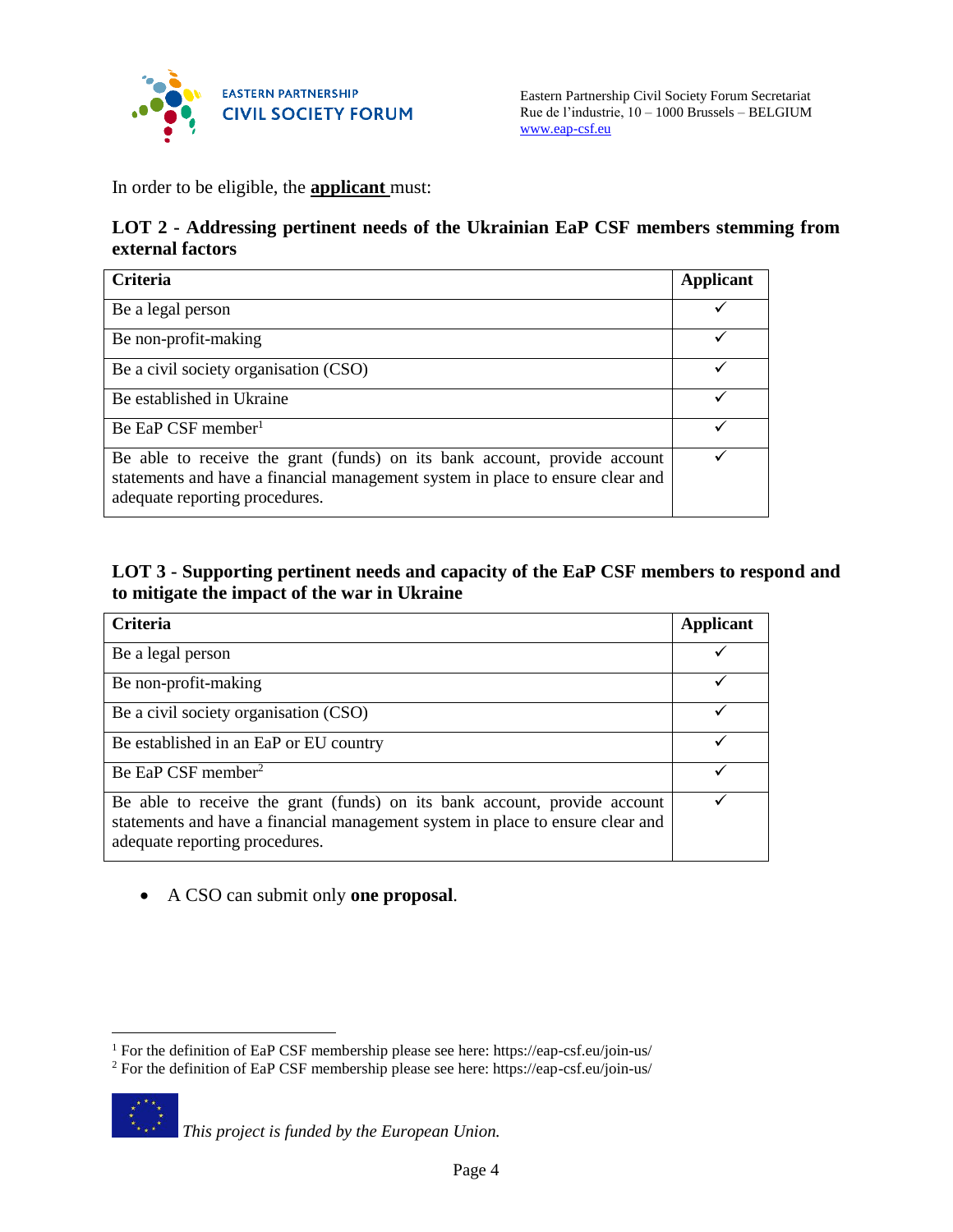

#### <span id="page-4-0"></span>**4.1. Eligible actions**

#### **LOT 2 - Addressing pertinent needs of the Ukrainian EaP CSF members stemming from external factors**

The actions ensuring sustainability, security, stability and well-being of the EaP CSF Ukrainian member organisations and their employees both in country and abroad. The eligible activities (non-exhaustive list) might include the provision of lost or stolen communication equipment such as mobile phones, laptops, tablets, support of relocations of office and personnel within Ukraine, support to organisation's operations, protection of the mental health of employees including prevention of psychological trauma as a result of ongoing work in combat zones, training and capacity building of staff necessary for mitigation of the impact of war on the work of the organisation, support to specific activities aiming at well-defined target groups to mitigate the impact of the war.

#### **LOT 3 - Supporting pertinent needs and capacity of the EaP CSF members to respond and to mitigate the impact of the war in Ukraine**

The actions ensuring support to mitigation of the impact of the war in Ukraine, EaP or EU country and other related relevant activities in the frame of EaP CSF agenda. The eligible activities (non-exhaustive list) shall aim at specific target groups suffering from the impact of the war or susceptible to the disinformation related to the war, and can include prevention of psychological trauma, educational activities, trainings, communication activities, organisation of volunteering activities and support networks for Ukrainian refugees, online services targeting addressing the needs of target groups.

#### <span id="page-4-1"></span>**4.2. Eligible costs**

To be eligible, all costs must be:

- Indicated in the estimated Budget proposal (for multi-year projects: in multi-year budget estimation with annual revisions as per grant agreement);
- Incurred during the implementation period;
- Necessary for the implementation of the project activities;
- Identifiable and verifiable in particular, recorded in the accounting records and supported by financial documents;
- Reasonable, cost-effective, and comply with the principles of sound financial management and applicable tax and social legislation.

VAT and taxes that have been paid but are not recoverable by the grantees can also be included among eligible costs. Grantees should show evidence that they cannot reclaim VAT. The

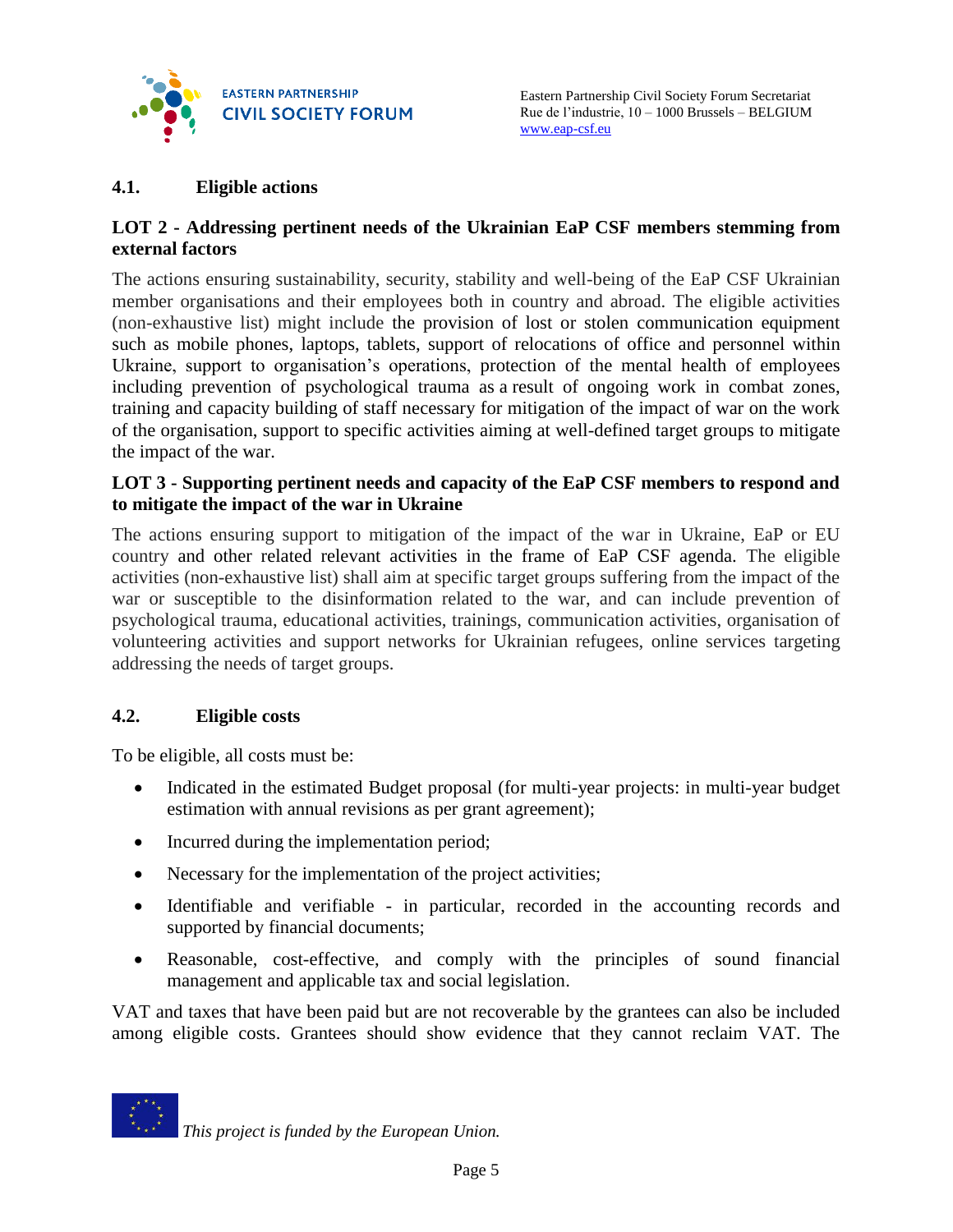

Eastern Partnership Civil Society Forum Secretariat Rue de l'industrie, 10 – 1000 Brussels – BELGIUM [www.eap-csf.eu](http://www.eap-csf.eu/)

evidence can be obtained from the national tax authority. Self-certification can be acceptable if duly substantiated. The EaP CSF Secretariat cannot grant VAT/tax exemption.

The following costs shall **not be considered eligible**: debts, provisions for losses and future liabilities, currency exchange losses, costs financed by other funds/donors.

#### <span id="page-5-0"></span>**5. EXCLUSION CRITERIA**

Applicants will be excluded from participating in selection procedure if they:

- Fail the pre-selection eligibility check;
- Their legal representative/s is/are proven to be guilty of grave professional misconduct;
- They or their legal representatives are subject to a conflict of interests.

#### <span id="page-5-1"></span>**6. REPORTING, OBLIGATION OF INFORMATION AND VISIBILITY**

Following the decision on the awarding of a grant, the lead applicant will sign **a grant agreement with the EaP CSF Secretariat, which will specify in detail the reporting requirements.** In general terms, the reporting will consist of regular reports in written form in two parts:

- **A narrative part**, tracking jointly agreed indicators of project implementation and performance. The projects shorter than 8 months will provide final narrative report only while providing information for project results' ongoing tracking.
- **A financial part** with a detailed list of expenditures, accompanied by supporting documents for subsequent the EaP CSF Secretariat's audit purposes. The projects shorter than 8 months will provide final financial report only.

By signing the grant agreement, the lead applicant will agree to authorise the EaP CSF Secretariat, the European Commission and possibly other donors to the EaP CSF FSTP – Regranting to members 2021-2023, to exercise their powers of control over project-related documents and proofs of spending. The applicant bears the final responsibility for the results of the project.

The applicant must comply with visibility guidelines and guarantee the visibility of EU funding, as well of funding from other participating donors and the EaP CSF, over the course of the project implementation and within the published project results. A detailed visibility guide will be provided as an annex to the grant agreement. Visibility obligations might be waived in justifiable circumstances.

Failure to meet the agreed reporting deadlines, visibility requirements and sufficient quality of the project outputs and results will be sanctioned in line with the conditions stated in the grant agreement.

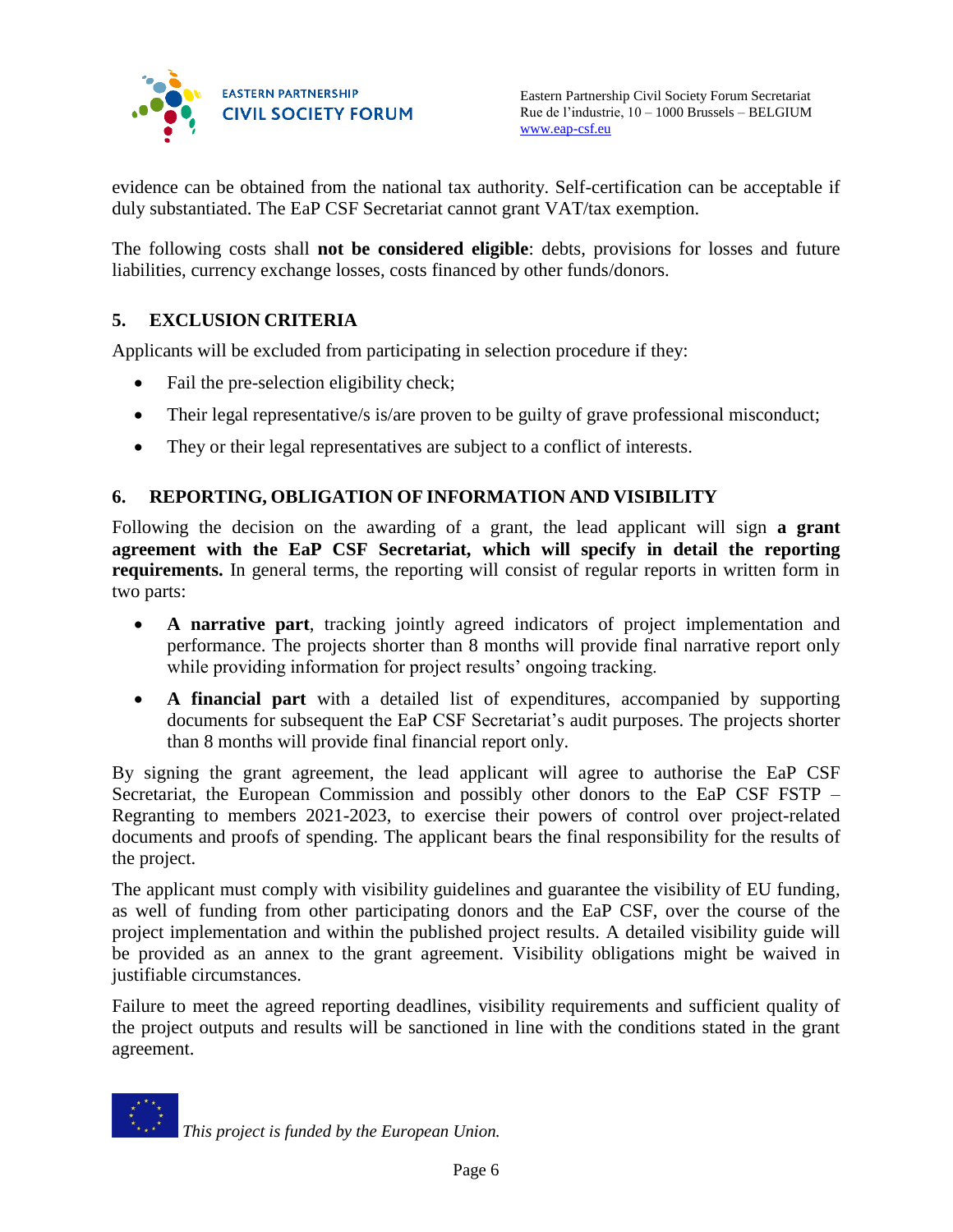

Personal data is processed by the EaP CSF Secretariat under a contractual lawful basis. The Data Protection Officer for the EaP CSF is the Administrative and Statutory Processes Manager and can be contacted at admin@eap-csf.eu. Details of the EaP CSF privacy policy can be found at [http://eap-csf.eu/eap-csf-privacy-policy.](http://eap-csf.eu/eap-csf-privacy-policy/)

# <span id="page-6-0"></span>**7. HOW TO APPLY**

# <span id="page-6-1"></span>**7.1. Project proposals**

The proposals under LOT 2 and LOT 3 shall be submitted **in English**.

The proposal must be composed of:

- A narrative proposal detailing the action (mandatory use of template in Annex I)
- A budget proposal in EUR (mandatory use of template in Annex II)
- A declaration of honour on the financial eligibility of the lead applicant (mandatory use of template in Annex III)

# <span id="page-6-2"></span>**7.2. Deadline**

Proposals must be submitted to **[applications@eap-csf.eu](mailto:applications@eap-csf.eu)** by **July 24, 2022, 23.59 Brussels time (CET).**

Incomplete or late applications will be rejected.

#### <span id="page-6-3"></span>**7.3. Window for consultations**

A window for consultations with the EaP CSF Secretariat (for example on eligibility, project activities and further assistance) is open between **June 17 – July 27, 2022***.* Please send your questions via email to **[tania.marocchi@eap-csf.eu.](mailto:tania.marocchi@eap-csf.eu)**

# <span id="page-6-4"></span>**8. EVALUATION AND SELECTION**

#### <span id="page-6-5"></span>**8.1. Evaluation and selection process**

The evaluation and selection process is organised in three steps:

#### **Step 1: Eligibility check**

Project proposals will be checked by the EaP CSF Secretariat for compliance with the eligibility criteria stated in article 4. of these guidelines.

In case a project proposal does not pass the eligibility check, the lead applicant will be informed via email. The final list of eligible proposals will be issued and published on the EaP CSF website on September 5, 2022.

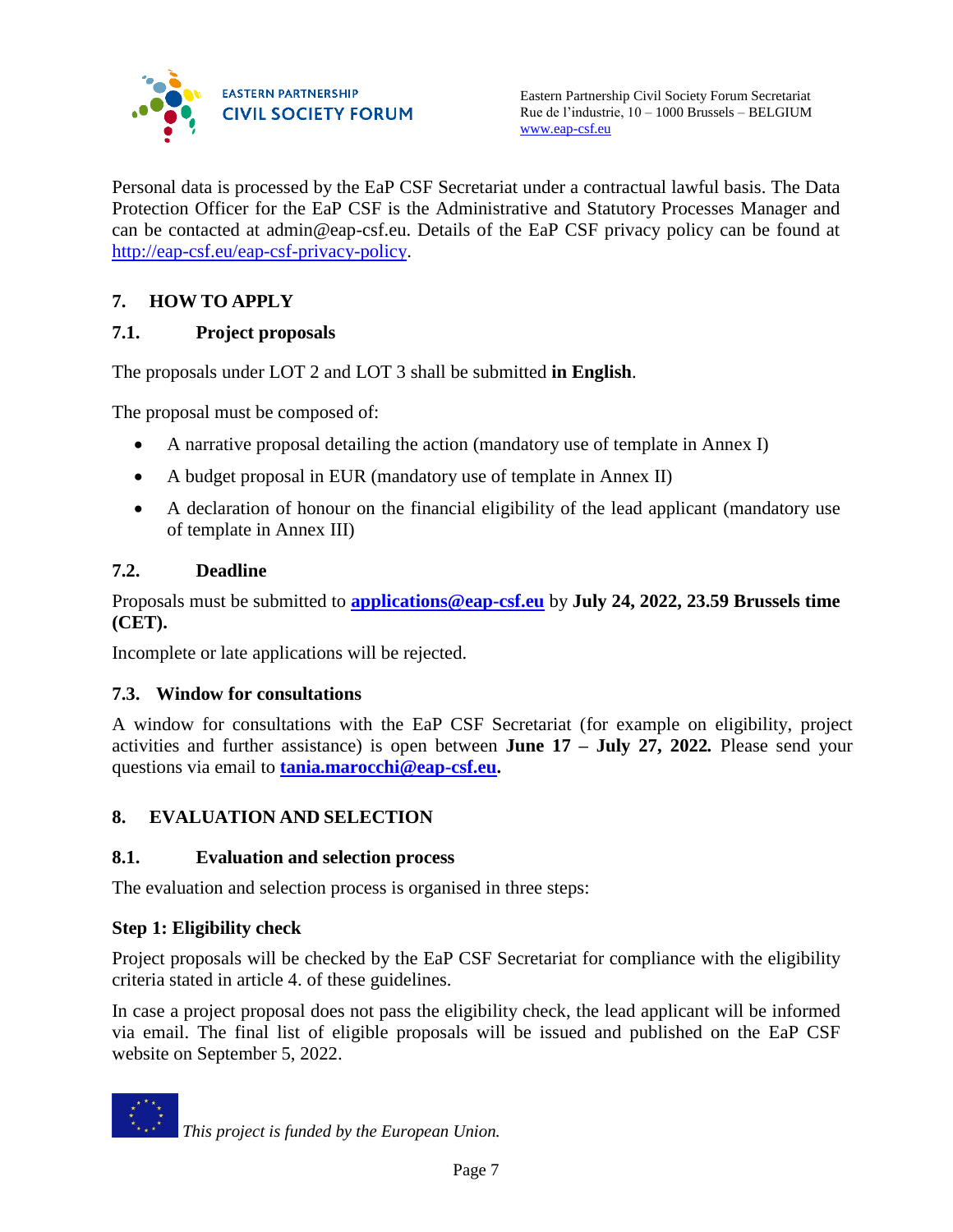

#### **Step 2: Evaluation and scoring of the proposals in line with the evaluation grid**

A **Selection Committee** will be established for the project proposals submitted under Lot 2 and Lot 3. The Selection Committee will be composed of **three external evaluators** selected by the EaP CSF Secretariat (in consultation with the EaP CSF Steering Committee) from respondents to a call for expression of interest. **Two EaP CSF Steering Committee members and a member of the EaP CSF Secretariat** (Advocacy Manager) will participate in the Selection Committee in an observer capacity. A representative of the European Commission (DG NEAR) might opt in to take part in the Selection Committee in an observer capacity. The observers will not score the project proposals but will review them and take part in the online discussion of the Selection Committee.

Every voting member of the Selection Committee (i.e. the three external evaluators) will score the project proposals in line with the evaluation grid (see 8.2.).

#### *Guidelines on Conflict of Interest (CoI)*

The members of the Selection Committee, including observers, will sign a mandatory Conflict of Interest declaration before reviewing and evaluating the project proposals. EaP CSF delegates and members are excluded from taking part in the evaluation process as external evaluators. The standing members of the EaP CSF Steering Committee cannot apply for funding under the EaP CSF Re-granting to Members 2021-2023 programme, in order to enhance the objectivity of the selection and decision-making process.

#### **Step 3: Selection Committee discussion and decision**

The Selection Committee will take the final grant award decision during a joint online meeting. The list of selected project proposals will be finalised as well as a reserve list of proposals (one project proposal per each lot) and published on the EaP CSF website and communicated via the EaP CSF communication channels the soonest on September 5, 2022, after validation by the European Commission.

The Selection Committee reserves the right to present the applicants with recommendations for changes to the project proposals and to suggest budget modifications. Recommendations and modifications will be discussed between the EaP CSF Secretariat and the lead applicant over the course of a deliberation period before concluding the grant agreement.

In case the lead applicant declines the funding after the deliberations, a project proposal from the reserve list will be offered funding.

The Selection Committee has the right to exclude a project proposal on the basis stated in the article 5 of these guidelines.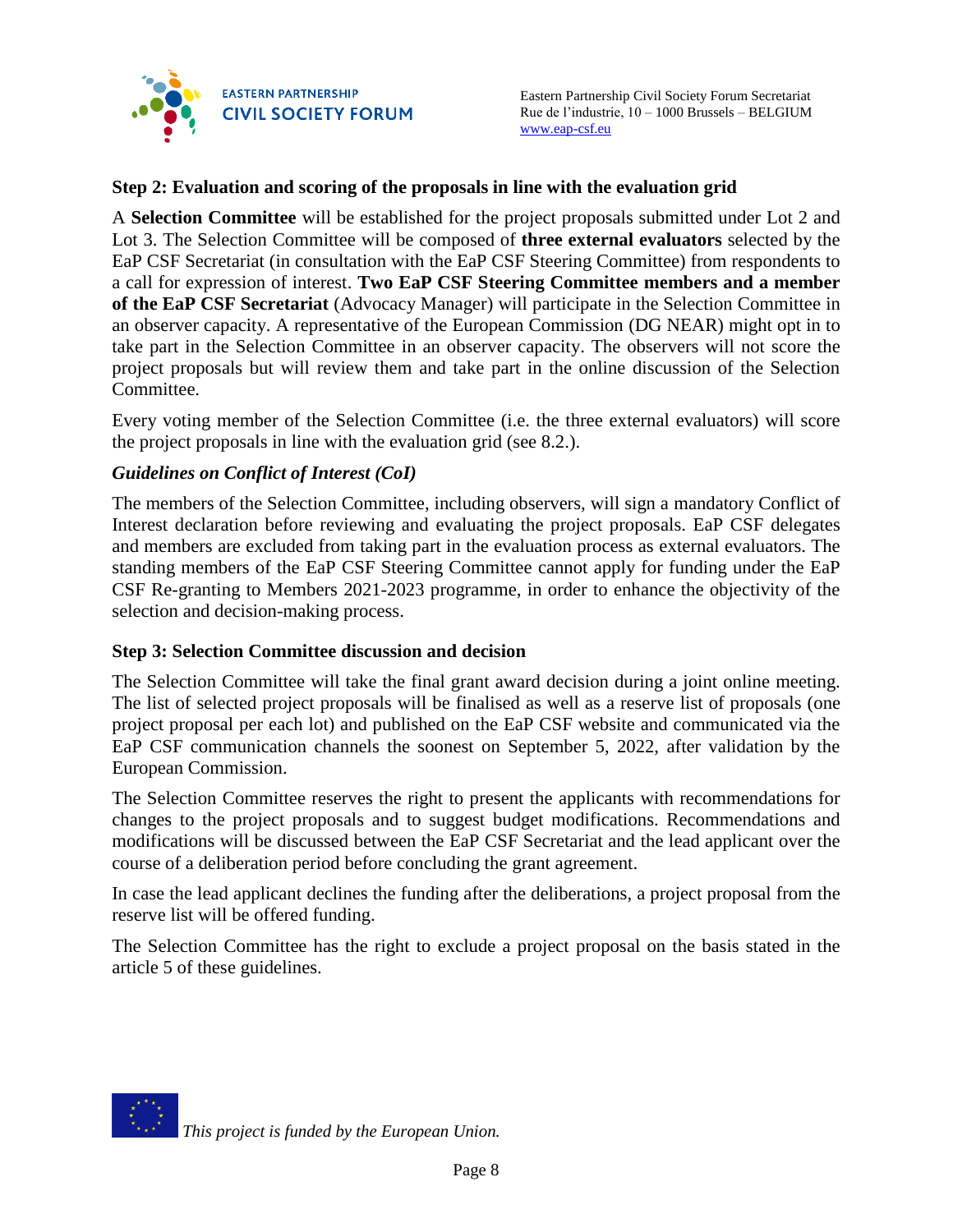

#### <span id="page-8-0"></span>**8.2. Evaluation Grid**

**The following scoring system will be used to evaluate the projects.** The evaluation grid is divided into sections. Each subsection will be given a score where  $1 = \text{very poor and a maximum}$ score = very good. The overall maximum score stands at 100 points.

| <b>Section</b>                                                                                                                 | <b>Maximum</b><br><b>Score</b> |
|--------------------------------------------------------------------------------------------------------------------------------|--------------------------------|
| Does the applicant have sufficient experience, expertise and capacity?<br>1.                                                   | 20                             |
| Is the proposal addressing the pertinent needs of a EaP CSF member<br>2.<br>CSO?                                               | 20                             |
| Are the objectives of the project and target groups well defined?<br>3.                                                        | 20                             |
| Are the activities proposed appropriate, realistic, and consistent with<br>4.<br>the objectives and expected results/outcomes? | 20                             |
|                                                                                                                                | 20                             |
| Are the proposed activities appropriately reflected in the budget?<br>5.                                                       |                                |

# <span id="page-8-1"></span>**9. INDICATIVE TIMETABLE**

| <b>Action</b>                                                                               | <b>Date</b>                          |
|---------------------------------------------------------------------------------------------|--------------------------------------|
| Deadline for submission of proposals                                                        | July 24, 2022, 23.59 Brussels time   |
| Eligibility check of all proposals                                                          | July 24-29, 2022                     |
| List of eligible projects issued                                                            | July 29, 2022                        |
| Evaluation and selection process                                                            | July 29-August 29, 2022              |
| Communication on the selection of 2021 beneficiaries                                        | September $5^3$ , 2022               |
| Communication and deliberations with the beneficiaries,<br>signature of the grant agreement | September 5-15, 2022                 |
| Indicative implementation period starting date                                              | September 5, 2022                    |
| Maximum implementation period                                                               | September 1, 2022 – January 31, 2023 |

 $\overline{a}$ <sup>3</sup> The date can be modified based on the timeline for selection validation by the EC.